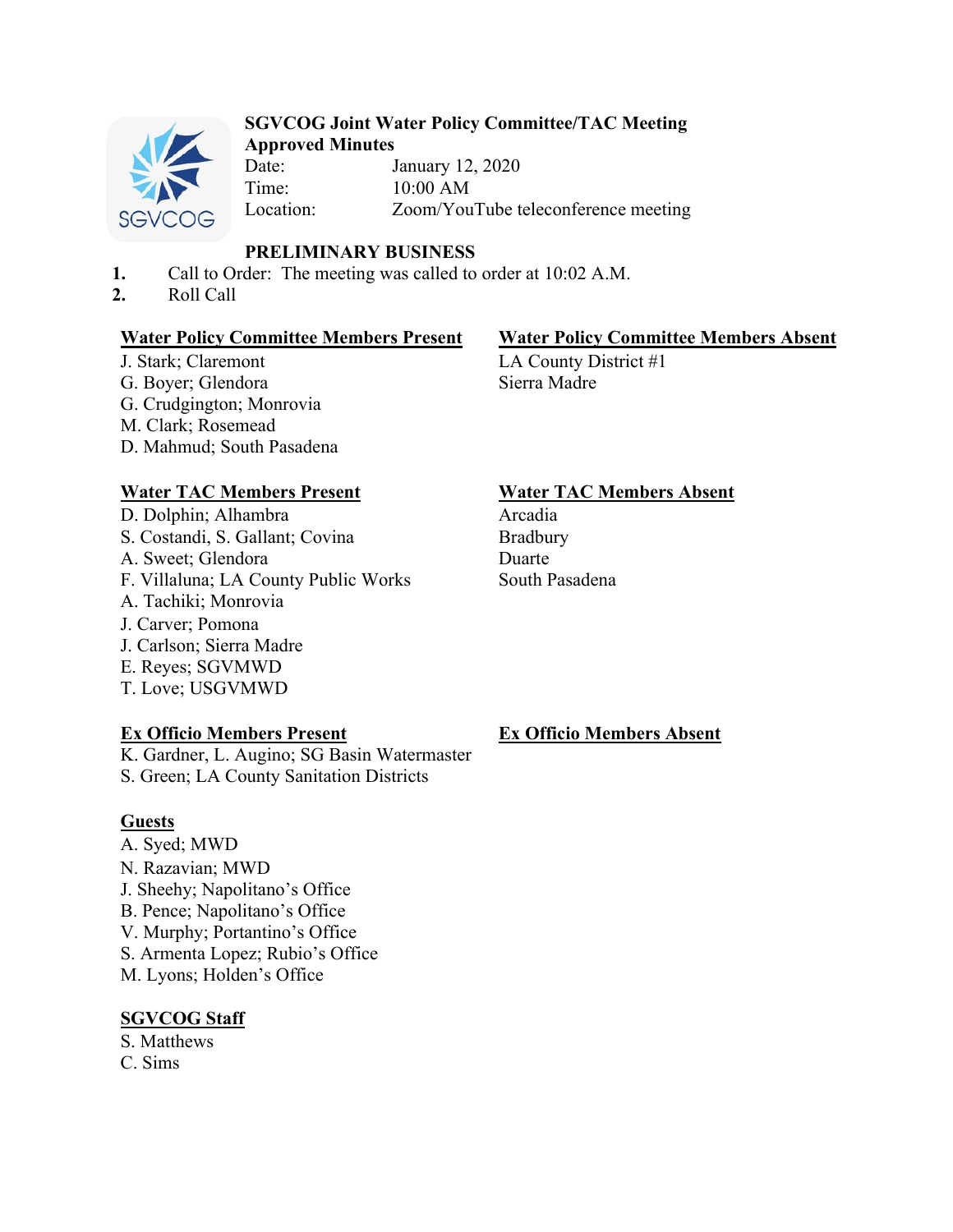**3.** Public Comment

R. Tahir provided the following public comment:

- The SGVCOG should strongly consider abandoning negotiating with the regional board within the bounds of the MS4 permit's E/WMP requirements and instead rely on state elected officials to urge the board to: (1) eliminate invalid metals TMDLs for San Gabriel Valley cities; and (2) the bacteria TMDL which is subject to the high flow suspension regulation and applies to all cities in the San Gabriel Valley.
- Negotiating with board staff will not result in an appreciable reduction in TMDL and water quality standards compliance costs. The Executive Officer, Renee Purdy, along with board member Charles Stringer, asserted that E/WMP costs are not going to be reduced, regardless of the cost impact on local governments. They argue that federal stormwater regulations do not allow the use of economics as an excuse for not complying MS4 permit requirements. This is true. However, E/WMPs are not a federally authorized MS4 permit requirement. The only mandated requirement is the stormwater management program governed by an iterative process as asserted by USEPA.
- The COG has no negotiating leverage. It can only appeal to the Board staff's sense of fairness and sensitivity to the impact of the pandemic on municipal budgets. Staff does not care. Please note that the E/WMPs were Renee Purdy's idea.
- Eliminating the metals TMDLs and the bacteria TMDL would reduce compliance costs next to nothing. This should not be hard to believe. The error in the group's EWMP submittal by its previous consultant (CWE) resulted in a correction of the overestimation of runoff (a factor of 10) that needed to be infiltrated in order to meet the lead TMDL for the San Gabriel River. This reduced the cost from \$1.4 billion to \$122 million roughly over a 20-year period. If just lead is eliminated – which it was by USEPA in addition to not being on the 303(d) list for the San Gabriel River and Reach 2 of the Rio Hondo – it follows that the \$122 million would be eliminated for the group.
- I sent a memo to Vice-Chair Mahmud regarding the I-WMPs not recognized in the tentative MS4 permit.
- Lastly, there is a serious mistake in the Upper Los Angeles River EWMP which if corrected would save South Pasadena, Pasadena, Alhambra, and La Canada-Flintridge millions in TMDL compliance costs (not just due to the invalid TMDLs). If anyone is interested, please let me know by January 18, 2021.
- **4.** Changes to Agenda Order. No changes to agenda order.

# **CONSENT CALENDAR**

**5.** Water Committee/TAC November Meeting Minutes

**There was a motion to approve the Water Committee/TAC November meeting minutes.** 

**(M/S: J. Stark/G. Boyer)** 

**[MOTION PASSED]** 

| AYES: | Committee – Claremont; Glendora; Monrovia; South Pasadena            |
|-------|----------------------------------------------------------------------|
|       | TAC – Alhambra; Covina; Glendora; Monrovia; Pomona; LA County Public |
|       | Works; Sierra Madre; SGVMWD; USGVMWD                                 |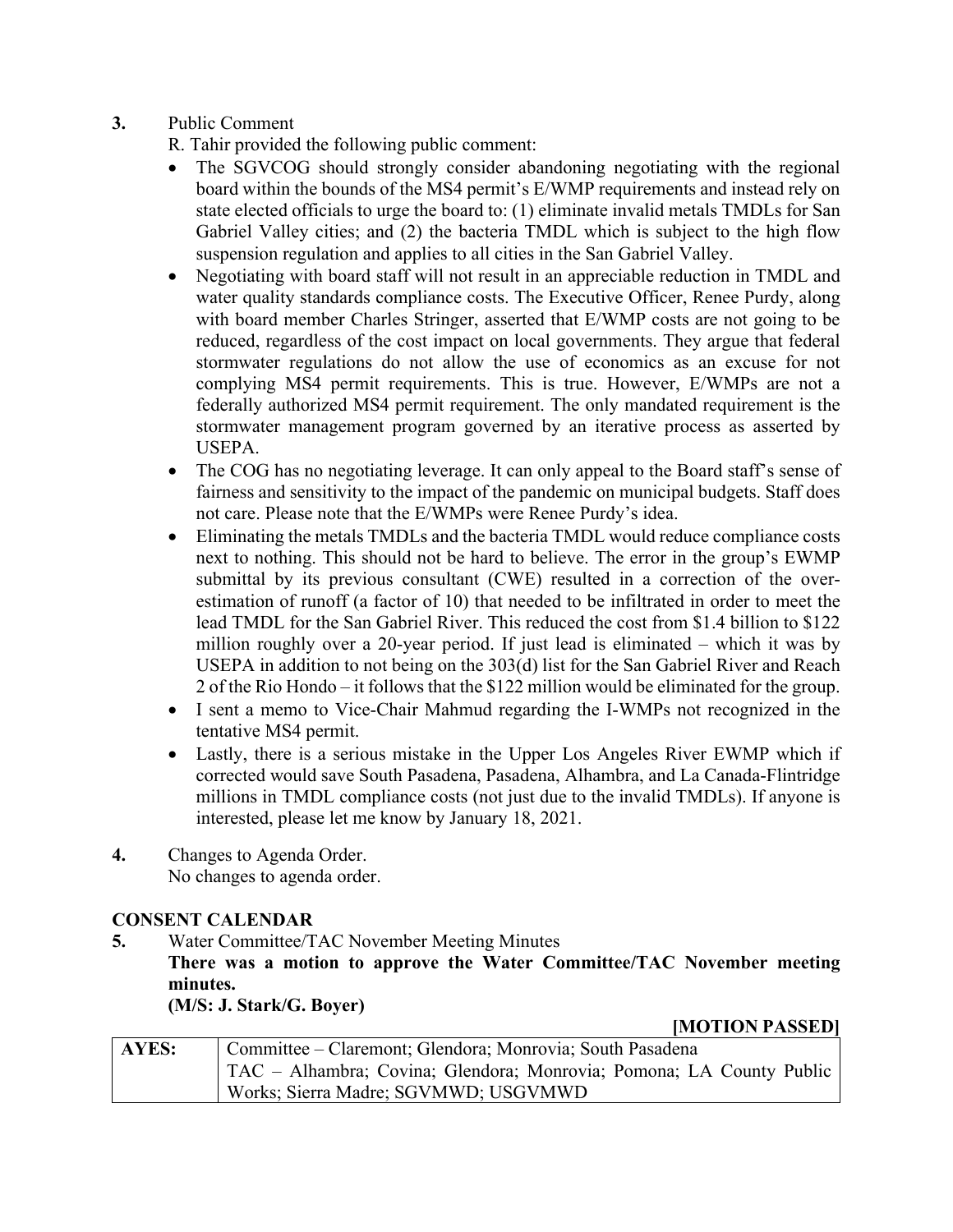| NOES: |                                                               |
|-------|---------------------------------------------------------------|
|       | <b>ABSTAIN:</b> Committee – Rosemead                          |
|       | <b>ABSENT:</b> Committee – Sierra Madre; LA County District 1 |
|       | TAC - Arcadia; Bradbury; Duarte; South Pasadena               |

#### **PRESENTATIONS**

**6.** Metropolitan Water District Stormwater Capture Pilot Program – Noosha Razavian, Assistant Resource Specialist II & Areeba Syed, Associate Resource Specialist, Metropolitan Water District of Southern California

N. Razavian and A. Syed provided a presentation on MWD Stormwater Pilot Programs, a Recharge Pilot Program and a Direct Use Pilot Program. The Recharge Pilot Program is open to new and existing projects that capture stormwater for groundwater recharge. The Direct Use Pilot Program focuses on projects that capture and directly use stormwater onsite. There were clarification questions on the funding amounts and purposes of the programs. MWD staff emphasized that the pilot programs, with small budgets, will focus on collecting and analyzing data in order to assess costs, benefits, and scalability.

# **UPDATE ITEMS**

- **7.** State Water Resources Control Board Second Proposed Order on Approval of Watershed Management Programs and an Enhanced Watershed Management Program S. Matthews provided an update on the State Board Order which was approved by the State Board on November 17, 2020. A. Tachiki emphasized concern that the Regional Board has not yet provided guidance on providing further justification and proof of rigor on utilizing the limiting pollutant approach, which will be needed prior to RAA revisions due June 2021.
- **8.** Tentative 2020 Municipal Separate Storm Sewer System (MS4) Permit S. Matthews provided an update on the SGVCOG comment letter on the MS4 Permit which was approved at the SGVCOG Governing Board on November 19, 2020 and was submitted to the Regional Board ahead of the public comment period deadline of December 7, 2020.
- **9.** Safe Clean Water Program

S. Matthews provided an update on the Safe Clean Water program, that the WASCs have been interviewing watershed coordinators, and that the Scoring Committee has been scoring FY21-22 Infrastructure Program projects. A. Tachiki emphasized the need to look at Year 3 scoring guidelines and to provide comment to County staff.

**10.** Legislative Updates

J. Sheehy provided an update on COVID-19 relief funding, the 2021 Appropriations Bill, and the Water Resources Development Act (WRDA). Passed in December 2020, the COVID-19 relief bill includes \$638 million in water bill assistance for low-income households. The Department of Health and Human Services (HHS) will administer the program and distribute funds to states which will in turn distribute funds to utilities. Passed in December 2020, the 2021 Appropriations Bill provides \$192.5 million for the Whittier Narrows Dam Safety Project which will fund construction through the next two years. J. Sheehy expressed confidence that the project would be fully funded in future years. WRDA would authorize \$9.9 billion in federal funds. In Southern California, 95% of funding